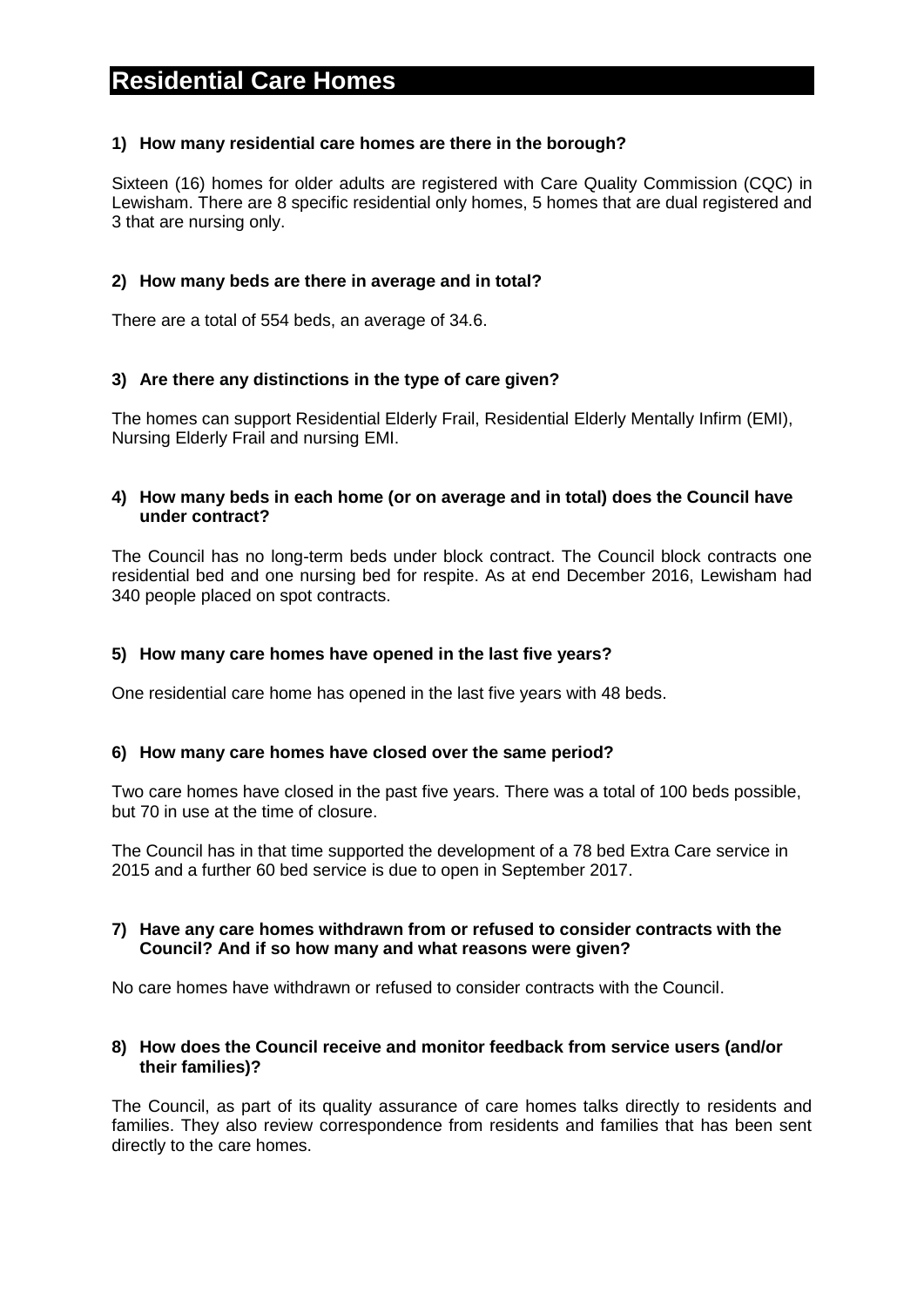## **9) Additional information**

There are also 25 homes registered as residential with CQC for people with mental health support needs. Occasionally older adults with specific high support needs related to their mental health conditions may be placed there. There are four homes that might be used in these circumstances, totalling 27 possible beds.

## **Care in the home**

## **1) What has the budget been for social care each year since 2010?**

## **Adult Social Care Net Budget**

| $\mathbf{E}$ (M) |        |        |        |        |        |        |        |
|------------------|--------|--------|--------|--------|--------|--------|--------|
| 09/10            | 10/11  | 11/12  | 12/13  | 13/14  | 14/15  | 15/16  | 16/17  |
|                  |        |        |        |        |        |        |        |
| 70,021           | 70,403 | 75,175 | 76,241 | 81,812 | 78,958 | 71,050 | 70,413 |

## **2) How many individual care packages and how many total hours have been provided in the community each year?**

Due to technical issues we are unable to provide information on previous years, but we are able to confirm that:

On average we support 6200 people with adult social care in any one year. At any point in the year there are on average 3300 people getting care.

We average 28,000 hours of care per week, this includes care provided by agencies and Direct Payments, this equates to approximately 1.4 million hours of care per year.

#### **3) How many care agencies providing care in the person's home are there in the Borough?**

There are a total of 46 agencies registered with the Care Quality Commission with premises in Lewisham.

## **4) How many of these have started up in the last five years?**

In the last five years 26 Home Care agencies has registered with CQC**.**

## **5) How many agencies have closed in the same period?**

The Council does not hold this information.

## **6) Have any withdrawn from Council contracts? And if so how many and for what reasons?**

No.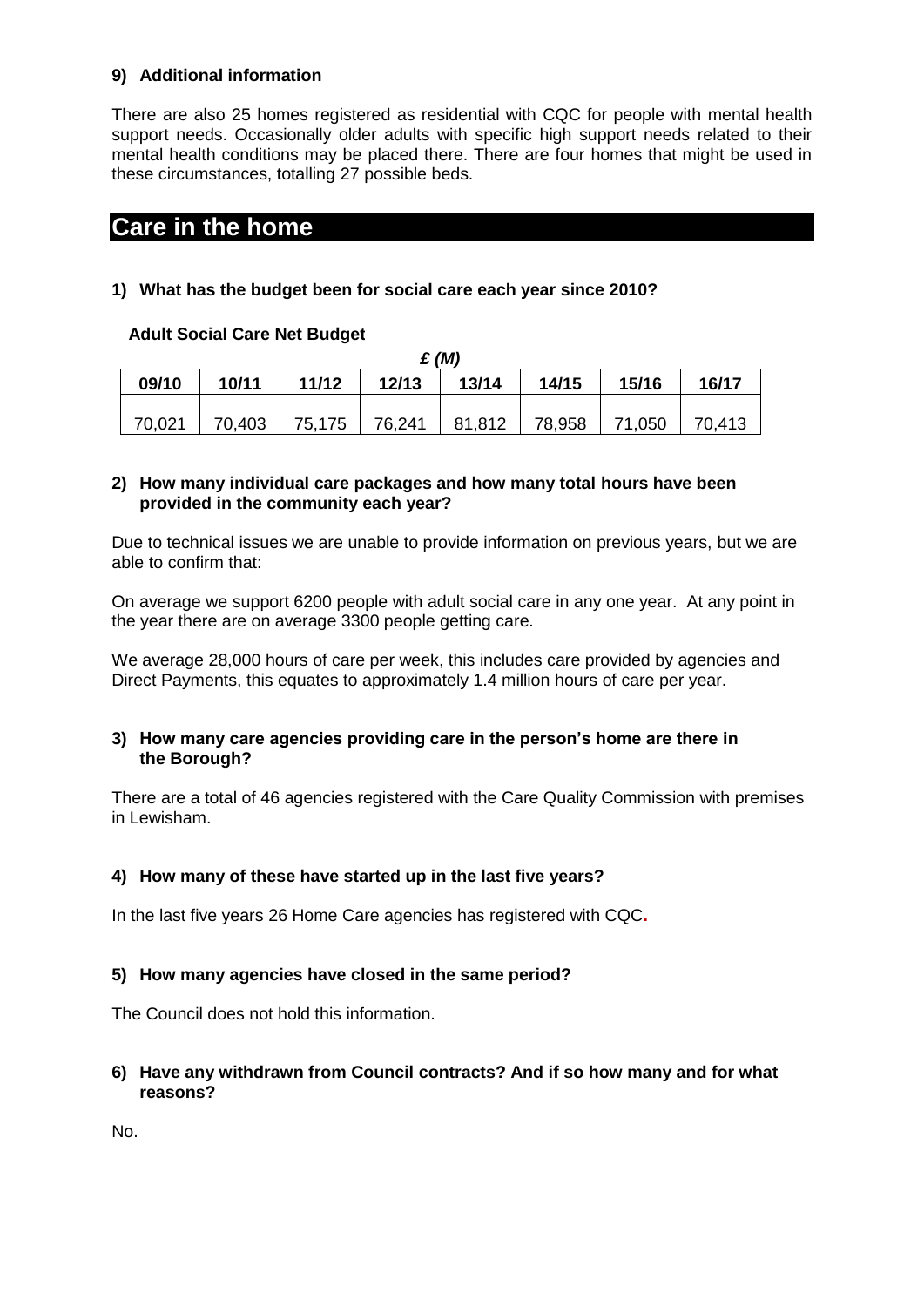### **7) Have any refused to consider Council contracts? And if so how many and for what reasons?**

None have refused after being awarded following competitive tender process.

#### **8) Are there distinctions in the range of work the care agencies provide? And if so what are they?**

There are no distinctions - all four lead providers are contracted with Lewisham Adult Social Care and Health to provide home care provisions for people who meet the National Eligibility Criteria for care and support in their homes. This includes:

- Personal care (for example help with washing, using the toilet and getting out of bed, ensuring food and drink consumption), to maintain wellbeing, working with healthcare professionals such as dieticians, occupational therapists, continence specialists etc., as required.
- Practical care (for example assistance with shopping, light meal preparation, bill paying, housework, domiciliary tasks).
- Assistance with medication.
- Proactively raising issues as they arise and liaising with local health and social care staff such as GPs, pharmacists and district nurses and care managers, noting and flagging any health concerns promptly with the appropriate person to ensure these are acted on.
- Working closely with health staff as part of a Multidisciplinary Team (MDT).
- Monitoring and implementing a joint health and local authority Care Plan as may be agreed.
- Emergency support when family carers are suddenly unavailable.
- Assistance to be as independent as possible at home which might include the use of technologies such as Telecare and Telehealth.
- Social tasks such as helping to reduce isolation, motivating, liaising with other involved people including family carers and local organisations.
- Tasks that contribute to achieving the outcomes that have been identified in the service users' and their Carers' support plan.

The Service Provider will also provide skilled help for people who have complex support needs, for example people with advanced dementia or people with severe or moderate learning disabilities and severe and enduring mental health conditions.

The Service Provider will also provide skilled help to those who may be reluctant to accept services and will work in a positive way to engage Service Users in their service provision.

#### **9) How does the Council receive and monitor feedback from service users (and/or their families)?**

A Contracts and Quality Assurance Officer and a lead providers is assigned to one of four neighborhoods. The Contracts and Quality Assurance Officer (CQAO) conducts quarterly Key Performance Indicator (KPI) monitoring visits to the Agency. The CQAO/Council receives feedback from service user and/or their families through the following avenues:

- Face to face Service user interview questionnaire completed in the person's home
- Telephone Service user interview questionnaire
- Service user postal questionnaire
- Quality Alerts concerns raised to visiting professionals by service user/families are forwarded to the CQAO to investigate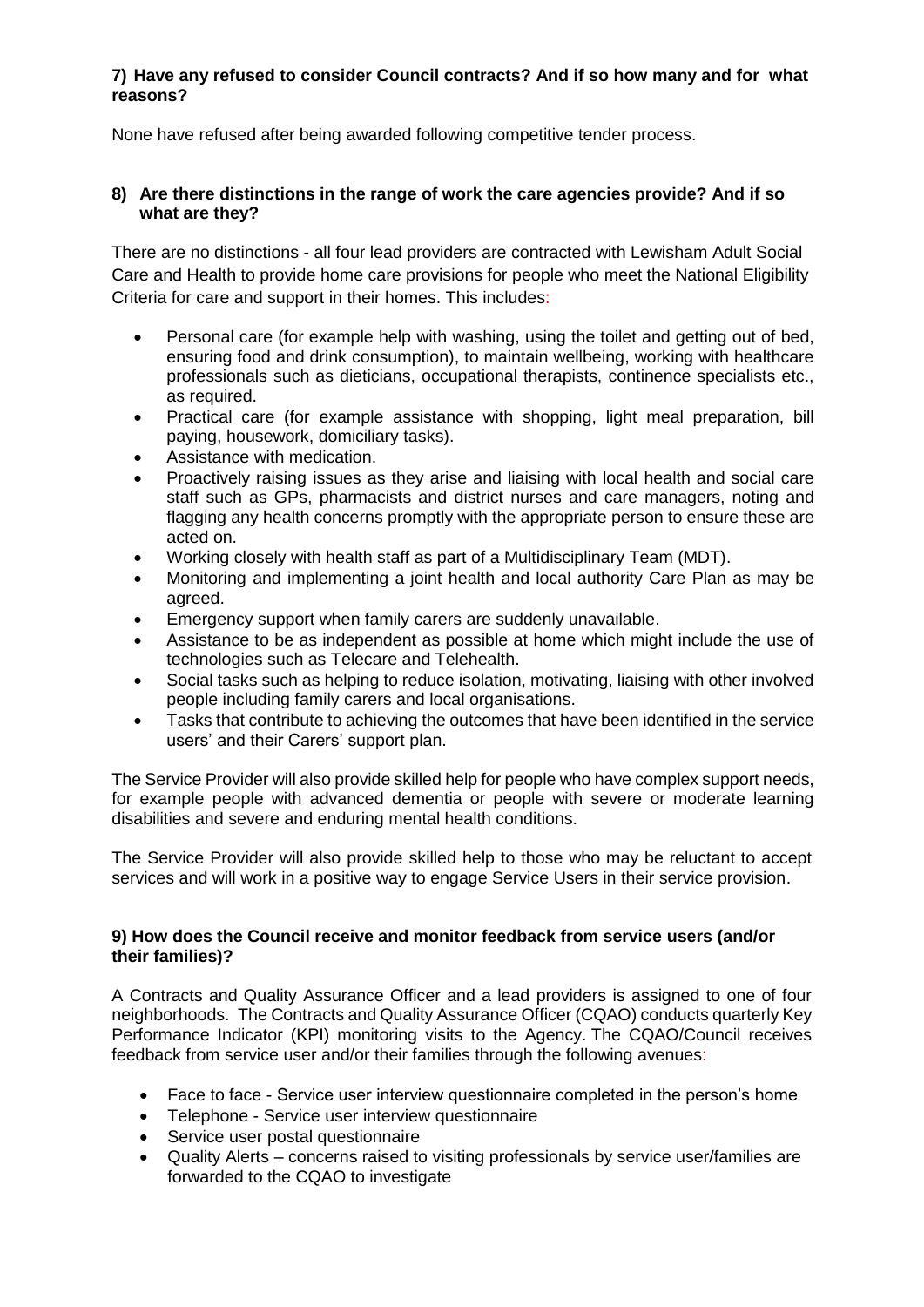- Feedback from service review Social Worker/Support Planner or Neighbourhood leads
- Feedback from concerns raised to Lewisham Complaints Team
- Feedback from concerns raised in Multi Agency Safeguarding Case Conference

#### **10) If someone no longer can qualify for help with social care but cannot afford to pay commercial rates what happens to them and does the Council arrange any monitoring of their situation?**

The aim of adult social care help is to support people to regain their independence, so in it is a positive outcome if a service has ended. However it may well be that the person has regained their skills with personal care, but still requires help with domestic care, as an example. The Care Act 2014 is very specific that it must be two or more tasks of daily living that makes a person eligible for adult social care support. Services would never be withdrawn if that was not the case.

Before any service is ended, staff would check upon benefits and make sure that incomes are maximised, and only make the change once this has happened. The welfare benefits people are paid by central government area mechanism to allow people to pay privately for lower levels of care. We always insure that benefits checks are undertaken and people access their entitlement

As part of our approach, staff also look to help people needing that type of support to think about their own personal network to see what other help may be available to them. For those who feel unable to set up alternative care arrangements staff provide that help.

We help people access the voluntary sector and professional groups who are extremely active within neighbourhoods and provide regular feedback on individual cases as they become known. This allows targeted dialogue at a local level to help resolve any issues.

Following on from any involvement, and the ending of a service, there is no follow up with that person as such. However, it is always made clear to people, that should their situation change then they should not hesitate to make contact again with the department.

## **Generally**

#### **1) What is happening on the "front-line" with the "preventative" services given cuts to the voluntary sector (e.g. the closure of small lunch clubs)?**

To support these changes the Council has placed an even stronger emphasis upon collaboration and partnership with the voluntary sector and health partners, in order to maximise opportunities for preventative schemes. A good example of this is the safe and independent living scheme (SAIL) which is already working well in Southwark and has good take up, we hope for similar in Lewisham. Anyone can refer to SAIL for a range of health and well-being needs, support to improve living conditions, and other help is available around safety, security and income. It is particularly useful for GP's who often see the neediest people coming to the surgery. We know from working with a variety of older residents in Lewisham through the Community Connections scheme that it is these issues that have the greatest impact on long term health and well-being, often rooted in social isolation.